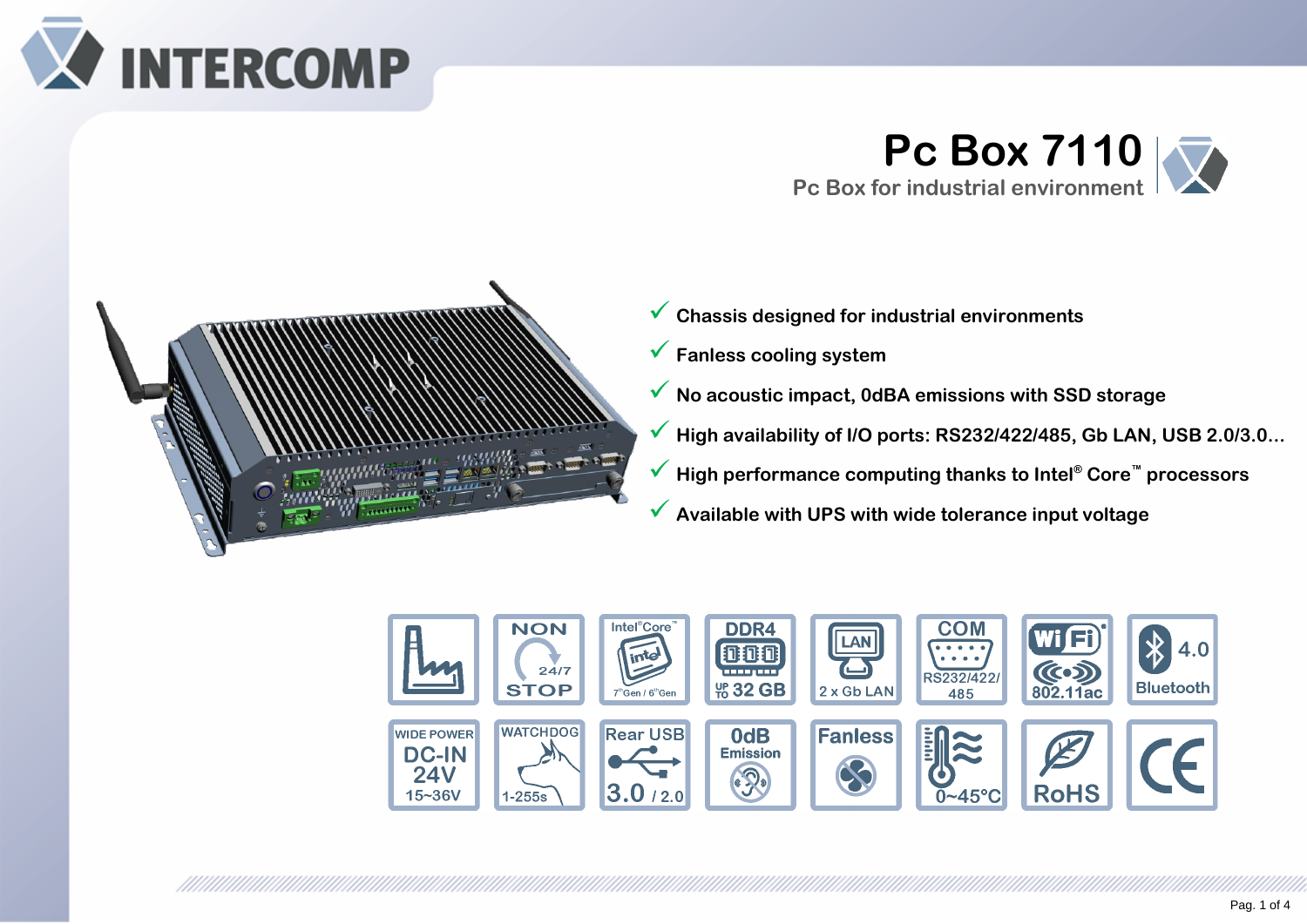

## **Technical features**

| <b>System</b>                | Processor                                          | 7 <sup>th</sup> & 6 <sup>th</sup> Generation Intel <sup>®</sup> Core™ i3/i5/i7<br>TDP MAX 35W - LGA1151 Socket                                                        |
|------------------------------|----------------------------------------------------|-----------------------------------------------------------------------------------------------------------------------------------------------------------------------|
|                              | <b>Chipset</b>                                     | Intel <sup>®</sup> H110 Chipset (Intel <sup>®</sup> GL82H110 PCH)                                                                                                     |
|                              | <b>Internal expansion</b><br>slots                 | 1 x Full-size mSATA (USB/SATA)<br>1 x Half-size miniPCle (USB/PCle)                                                                                                   |
| <b>Memory</b>                | <b>Max expansion</b>                               | 32GB                                                                                                                                                                  |
|                              | <b>Type</b>                                        | SO-DIMM DDR4 1866/2133MHz                                                                                                                                             |
|                              | Slot                                               | 2 (dual channel)                                                                                                                                                      |
| Back I/O<br>interfaces       | <b>Serial</b>                                      | 1 x RS232/422/485 (RS232 and/or power)<br>2 x RS232 optional                                                                                                          |
|                              | <b>USB</b>                                         | 4 x USB 3.0/2.0/1.1<br>2 x USB 2.0/1.1                                                                                                                                |
|                              | LAN                                                | 2 x RJ45<br>1 x RJ45 optional                                                                                                                                         |
|                              | Video                                              | 1 x DVI-D<br>1 x HDMI                                                                                                                                                 |
|                              | Digital I/O<br>(optional)                          | 10P Phoenix connector:<br>3 x Opto isolated inputs (24V DC)<br>5 x Opto isolated output (max 400mA @24V DC per pin)<br>2 x External 24V PSU connection (24V DC & GND) |
|                              | Power                                              | 1 x DC-IN (Phoenix 2P)                                                                                                                                                |
|                              | <b>Button</b>                                      | 1 x Power switch                                                                                                                                                      |
| <b>Storage</b>               | Internal storage bay<br><b>HDD/SSD</b>             | 1 x HDD/SSD SATA 2.5"<br>1 x mSATA SSD                                                                                                                                |
|                              | <b>External storage</b><br>bay HDD/SSD             | 1 x Removable box for HDD/SSD SATA 2.5"<br>(This is the default bay for the primary storage device)                                                                   |
|                              | <b>Controller</b>                                  | SATA 36.0Gb/s                                                                                                                                                         |
| <b>Graphics</b><br>subsystem | Integrated graphics<br>adapter                     | Intel <sup>®</sup> HD Graphics                                                                                                                                        |
|                              | <b>Supported features</b>                          | DirectX 12, OpenGL 5.0, OpenCL 2.1                                                                                                                                    |
|                              | <b>Resolution</b>                                  | DVI-I: up to 1920x1200@60Hz<br>HDMI: up to 2560x1600@60Hz or 4096x2160@24Hz                                                                                           |
| <b>Management</b>            | <b>Watchdog timer</b>                              | Software programmable from 1 to 255s                                                                                                                                  |
|                              | <b>Wake On Events</b>                              | WOL (Wake On Lan)<br>Wake by RTC (Wake by date/time)<br>AC power failure recovery                                                                                     |
| <b>Network</b><br>subsystem  | <b>Integrated LAN</b><br>adapter                   | 1 x Intel <sup>®</sup> I211AT PCIe (10/100/1000Mbps)<br>1 x Intel <sup>®</sup> I219V PCIe (10/100/1000Mbps)                                                           |
|                              | <b>Additional LAN</b><br><b>Adapter (optional)</b> | 1 x Realtek RTL8168C Gigabit Ethernet controller                                                                                                                      |
|                              | WiFi (optional)                                    | WiFi compliant with IEEE 802.11a/b/g/n/ac<br>Bluetooth 2.1/3.0/4.0<br>2 x External sma stylus antenna                                                                 |

| Power supply                        | Input voltage                        | <b>24V DC</b><br>Tolerance: From 15V DC to 36V DC                                                      |
|-------------------------------------|--------------------------------------|--------------------------------------------------------------------------------------------------------|
|                                     | <b>External AC power</b>             | AC Input: From 100V AC to 240V AC                                                                      |
|                                     | adapter (optional)                   | DC Output: 19V DC, 6.32A                                                                               |
|                                     | <b>Power consumption</b>             | Average 45W @ 75% stress                                                                               |
| <b>UPS</b>                          | Input voltage                        | From 6V DC to 30V DC                                                                                   |
| Wide range<br>6-30VDC<br>(optional) | <b>Battery type</b>                  | Li-Ion                                                                                                 |
|                                     | <b>Total capacity</b>                | 2600mAh                                                                                                |
|                                     | <b>Charging</b>                      | 3h from 10% to full charge                                                                             |
|                                     | Up time                              | Up to 1h (Estimated with new & full charge battery, PcBox 7110<br>medium conf, working stress 10%)     |
| <b>Software</b>                     | <b>Supported</b><br>operating system | Windows 10 / 10 IoT Ent. 64bit                                                                         |
| <b>Mechanical</b>                   |                                      | Wall mount                                                                                             |
| <b>Features</b>                     | <b>Fixing method</b>                 | Desktop<br><b>VESA 100</b>                                                                             |
|                                     | $L \times H \times D$                | See next pages                                                                                         |
|                                     | Weight                               | 5.1 Kg for medium configuration                                                                        |
| <b>Environment</b>                  | Operating temp.                      | $0^{\circ}$ C ~ +45 $^{\circ}$ C with SSD storage<br>$5^{\circ}$ C ~ +45 $^{\circ}$ C with HDD storage |
|                                     | Non operating temp.                  | $-10^{\circ}$ C ~ +60 $^{\circ}$ C                                                                     |
|                                     | <b>Relative Humidity</b>             | $20\% \sim 90\%$ Not condensed                                                                         |
|                                     | <b>Protection Degree</b>             | <b>IP20</b>                                                                                            |
|                                     | Suitable for                         | Indoor use only                                                                                        |
| Product<br><b>Certifications</b>    | <b>Reference Marks</b>               | CE. RoHS                                                                                               |
|                                     | <b>Directives</b>                    | Built according to European Directive<br>2014/53/EU (RED) & 2015/863/EU (RoHS III)                     |
| Company<br><b>Certifications</b>    | Reference standard                   | <b>UNI EN ISO 9001</b>                                                                                 |
|                                     |                                      | Doc. ref. ZST-4292-00000012-04                                                                         |



The product may differ from the images shown. All registered names and trademarks are legitimate<br>owners. All features and specifications can be changed without prior notice.<br>Last update 31/03/2022

**All dimensions are expressed in millimeters (mm)**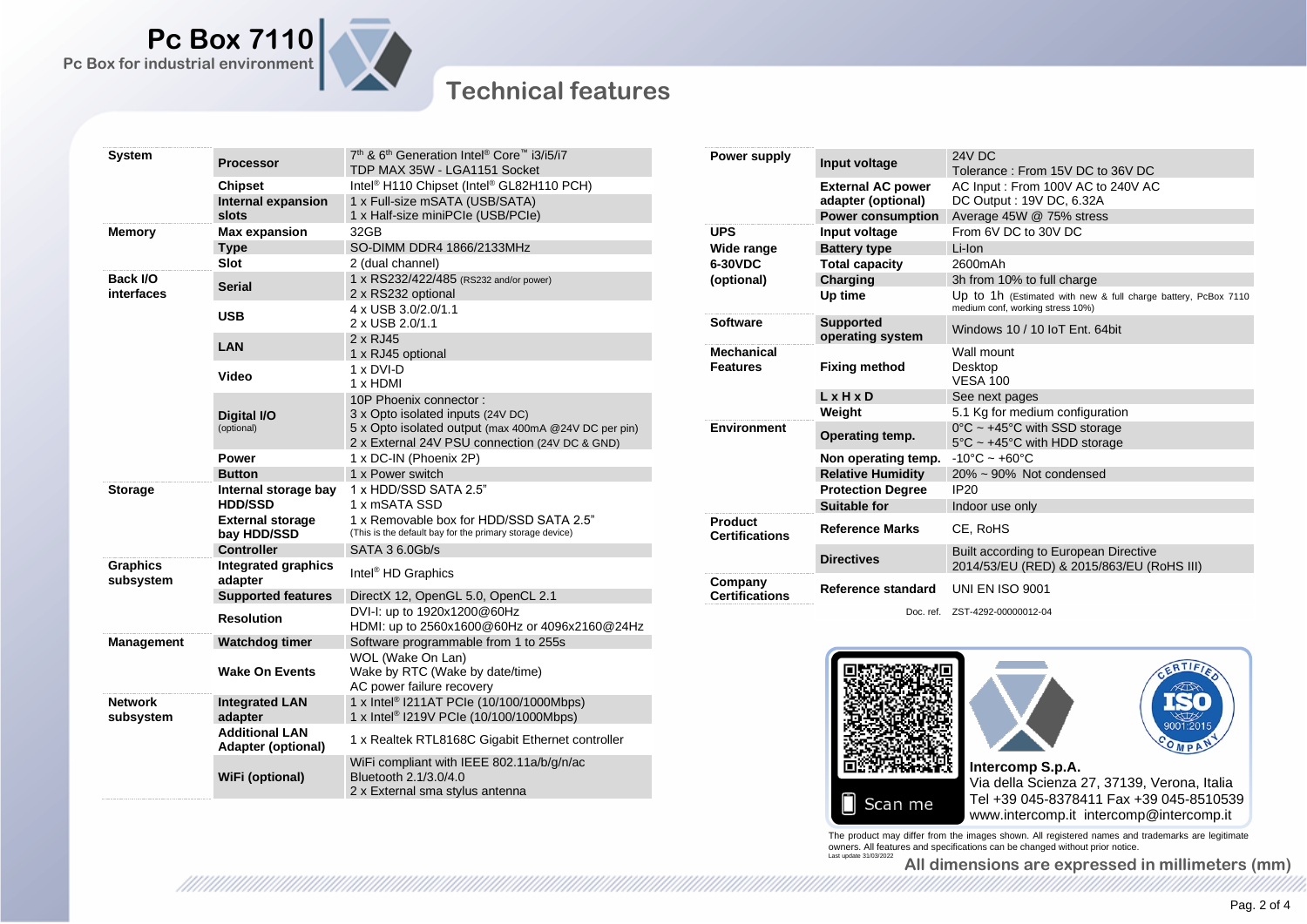

## **Ordering code**